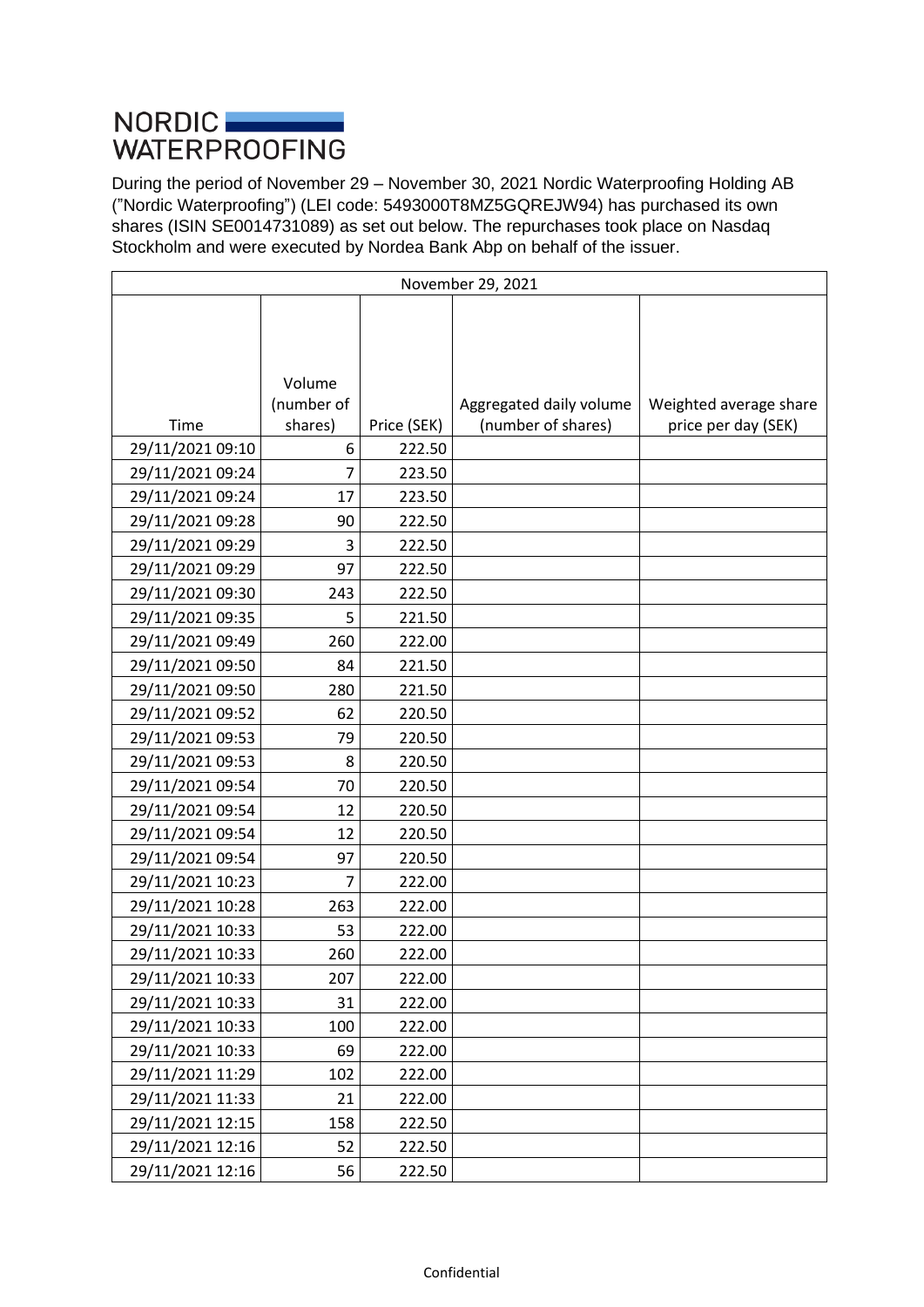| 29/11/2021 12:16 | 22             | 222.50 |  |
|------------------|----------------|--------|--|
| 29/11/2021 12:26 | 5              | 222.50 |  |
| 29/11/2021 12:34 | 73             | 222.50 |  |
| 29/11/2021 12:34 | 20             | 222.50 |  |
| 29/11/2021 12:35 | 124            | 222.50 |  |
| 29/11/2021 12:35 | 52             | 222.50 |  |
| 29/11/2021 12:35 | 24             | 222.50 |  |
| 29/11/2021 12:47 | $\overline{2}$ | 222.50 |  |
| 29/11/2021 12:47 | 23             | 222.50 |  |
| 29/11/2021 12:57 | 19             | 222.50 |  |
| 29/11/2021 13:03 | 5              | 222.50 |  |
| 29/11/2021 13:13 | 135            | 222.50 |  |
| 29/11/2021 13:13 | 240            | 222.50 |  |
| 29/11/2021 13:13 | 158            | 222.50 |  |
| 29/11/2021 13:13 | 112            | 222.50 |  |
| 29/11/2021 13:13 | 190            | 222.50 |  |
| 29/11/2021 13:26 | 21             | 222.00 |  |
| 29/11/2021 13:28 | 42             | 222.00 |  |
| 29/11/2021 13:37 | 31             | 222.00 |  |
| 29/11/2021 13:43 | 3              | 222.00 |  |
| 29/11/2021 13:50 | 31             | 222.00 |  |
| 29/11/2021 13:52 | 320            | 222.00 |  |
| 29/11/2021 13:52 | 119            | 222.00 |  |
| 29/11/2021 13:52 | 23             | 222.00 |  |
| 29/11/2021 14:04 | 227            | 222.00 |  |
| 29/11/2021 14:04 | 3              | 222.00 |  |
| 29/11/2021 14:16 | 98             | 222.50 |  |
| 29/11/2021 14:17 | 63             | 222.50 |  |
| 29/11/2021 14:32 | 16             | 222.50 |  |
| 29/11/2021 14:32 | 6              | 222.50 |  |
| 29/11/2021 14:35 | 105            | 222.50 |  |
| 29/11/2021 14:35 | 17             | 222.50 |  |
| 29/11/2021 14:45 | 31             | 222.50 |  |
| 29/11/2021 14:56 | 11             | 222.00 |  |
| 29/11/2021 14:56 | 10             | 222.00 |  |
| 29/11/2021 14:56 | 10             | 222.00 |  |
| 29/11/2021 14:56 | 52             | 222.00 |  |
| 29/11/2021 14:56 | 70             | 222.00 |  |
| 29/11/2021 14:56 | 10             | 222.00 |  |
| 29/11/2021 15:04 | 21             | 222.00 |  |
| 29/11/2021 15:04 | 10             | 222.00 |  |
| 29/11/2021 15:08 | 10             | 222.00 |  |
| 29/11/2021 15:15 | 31             | 222.00 |  |
| 29/11/2021 15:39 | 3              | 222.00 |  |
| 29/11/2021 15:39 | 13             | 222.00 |  |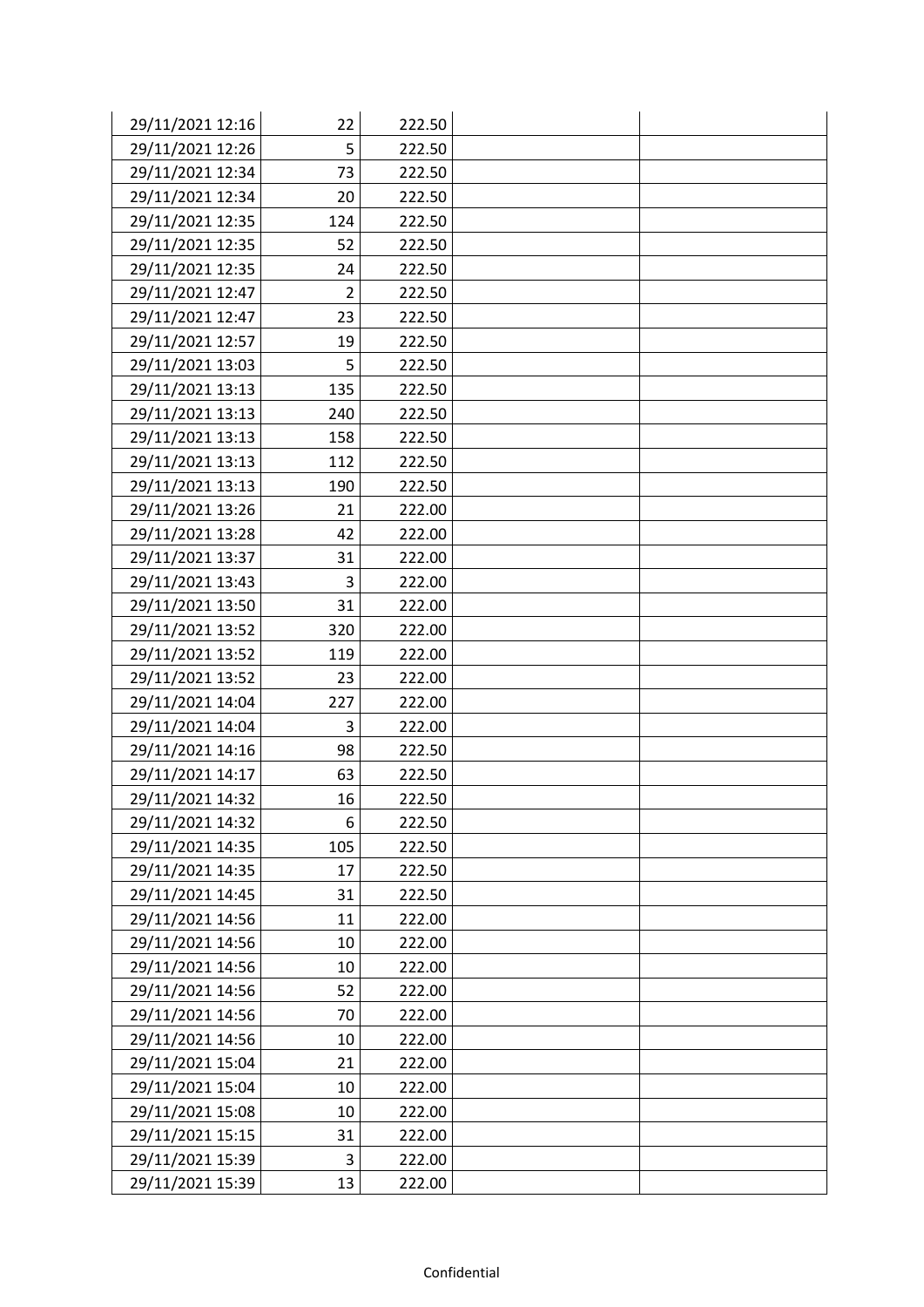| 29/11/2021 15:39 | 18             | 222.00 |  |
|------------------|----------------|--------|--|
| 29/11/2021 15:39 | 105            | 222.00 |  |
| 29/11/2021 15:39 | $\overline{2}$ | 222.00 |  |
| 29/11/2021 15:39 | 10             | 222.00 |  |
| 29/11/2021 15:39 | 10             | 222.00 |  |
| 29/11/2021 15:39 | 21             | 222.00 |  |
| 29/11/2021 15:39 | 10             | 222.00 |  |
| 29/11/2021 15:39 | 39             | 222.00 |  |
| 29/11/2021 15:39 | 10             | 222.00 |  |
| 29/11/2021 15:39 | 10             | 222.00 |  |
| 29/11/2021 15:39 | 4              | 222.00 |  |
| 29/11/2021 15:39 | 10             | 222.00 |  |
| 29/11/2021 15:39 | 10             | 222.00 |  |
| 29/11/2021 15:39 | $\overline{2}$ | 222.00 |  |
| 29/11/2021 15:39 | 10             | 222.00 |  |
| 29/11/2021 15:39 | 10             | 222.00 |  |
| 29/11/2021 15:39 | 690            | 222.00 |  |
| 29/11/2021 15:39 | 10             | 222.00 |  |
| 29/11/2021 15:39 | 36             | 222.00 |  |
| 29/11/2021 15:39 | 10             | 222.00 |  |
| 29/11/2021 15:39 | 10             | 222.00 |  |
| 29/11/2021 15:39 | 6              | 222.00 |  |
| 29/11/2021 15:39 | 4              | 222.00 |  |
| 29/11/2021 15:39 | 10             | 222.00 |  |
| 29/11/2021 15:39 | 100            | 222.00 |  |
| 29/11/2021 15:39 | 10             | 222.00 |  |
| 29/11/2021 15:39 | 10             | 222.00 |  |
| 29/11/2021 15:39 | 3              | 222.00 |  |
| 29/11/2021 15:39 | 4              | 222.00 |  |
| 29/11/2021 15:39 | 3              | 222.00 |  |
| 29/11/2021 15:41 | 9              | 222.00 |  |
| 29/11/2021 15:44 | 10             | 222.00 |  |
| 29/11/2021 15:50 | 10             | 222.00 |  |
| 29/11/2021 15:49 | 10             | 222.00 |  |
| 29/11/2021 15:49 | 10             | 222.00 |  |
| 29/11/2021 15:50 | 10             | 222.00 |  |
| 29/11/2021 15:50 | 10             | 222.00 |  |
| 29/11/2021 15:50 | 10             | 222.00 |  |
| 29/11/2021 15:50 | 10             | 222.00 |  |
| 29/11/2021 15:55 | 65             | 222.00 |  |
| 29/11/2021 15:55 | 10             | 222.00 |  |
| 29/11/2021 15:55 | 10             | 222.00 |  |
| 29/11/2021 15:55 | 55             | 222.00 |  |
| 29/11/2021 15:55 | 9              | 222.00 |  |
| 29/11/2021 16:04 | 10             | 222.00 |  |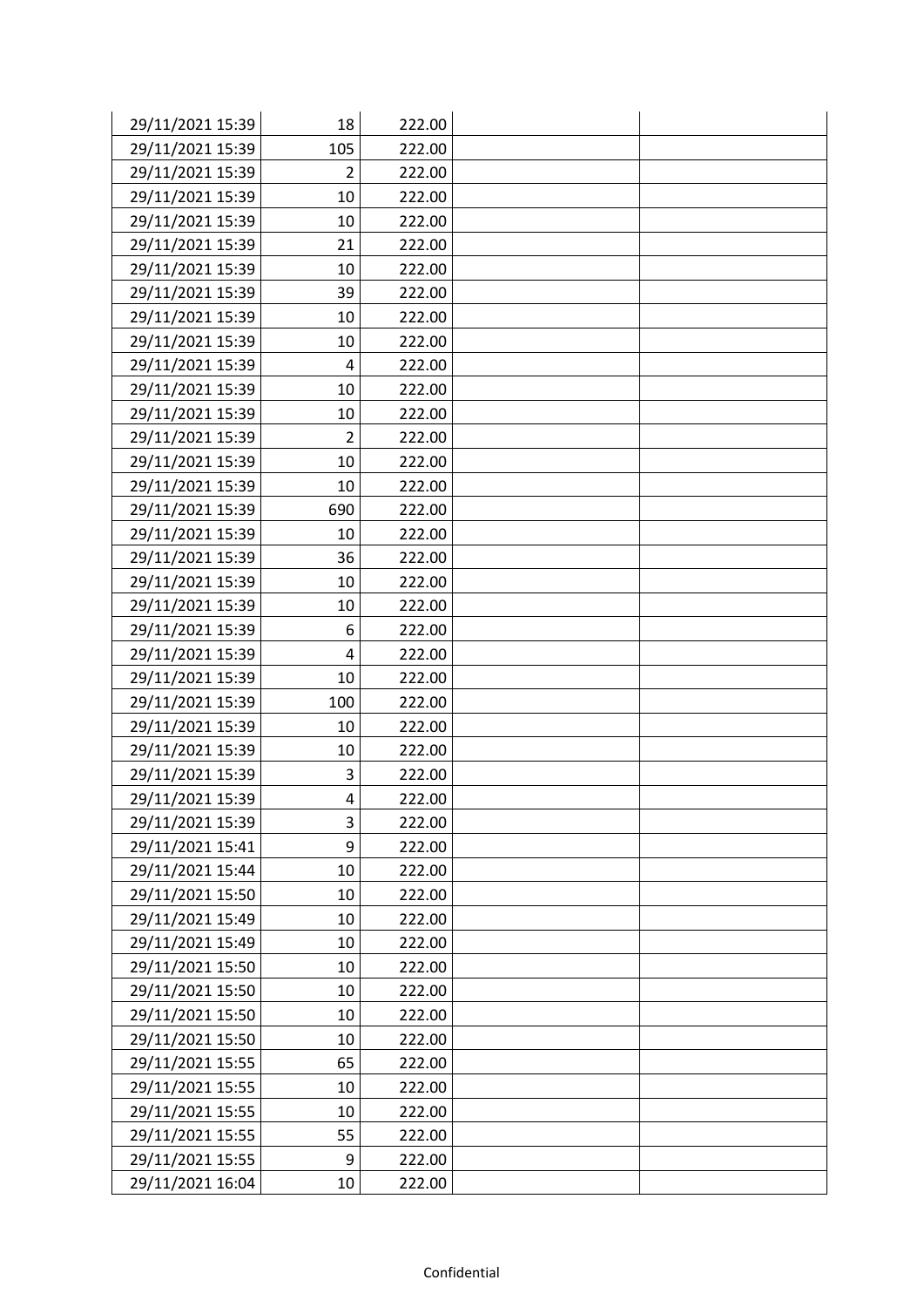| 29/11/2021 16:04 | 19  | 222.00 |  |
|------------------|-----|--------|--|
| 29/11/2021 16:04 | 1   | 222.00 |  |
| 29/11/2021 16:04 | 91  | 222.00 |  |
| 29/11/2021 16:04 | 10  | 222.00 |  |
| 29/11/2021 16:04 | 88  | 222.00 |  |
| 29/11/2021 16:04 | 10  | 222.00 |  |
| 29/11/2021 16:04 | 110 | 222.00 |  |
| 29/11/2021 16:04 | 10  | 222.00 |  |
| 29/11/2021 16:05 | 10  | 222.00 |  |
| 29/11/2021 16:05 | 95  | 222.00 |  |
| 29/11/2021 16:07 | 136 | 222.00 |  |
| 29/11/2021 16:07 | 10  | 222.00 |  |
| 29/11/2021 16:26 | 17  | 222.50 |  |
| 29/11/2021 16:29 | 44  | 222.50 |  |
| 29/11/2021 16:29 | 36  | 222.50 |  |
| 29/11/2021 16:29 | 12  | 222.50 |  |
| 29/11/2021 16:31 | 9   | 222.50 |  |
| 29/11/2021 16:31 | 63  | 222.50 |  |
| 29/11/2021 16:31 | 10  | 222.50 |  |
| 29/11/2021 16:37 | 62  | 222.50 |  |
| 29/11/2021 16:37 | 56  | 222.50 |  |
| 29/11/2021 16:37 | 10  | 222.50 |  |
| 29/11/2021 16:43 | 14  | 222.50 |  |
| 29/11/2021 16:43 | 49  | 222.50 |  |
| 29/11/2021 16:43 | 13  | 222.50 |  |
| 29/11/2021 16:43 | 29  | 222.50 |  |
| 29/11/2021 16:43 | 10  | 222.50 |  |
| 29/11/2021 16:43 | 13  | 222.50 |  |
| 29/11/2021 16:43 | 101 | 222.50 |  |
| 29/11/2021 16:43 | 42  | 222.50 |  |
| 29/11/2021 16:43 | 32  | 222.50 |  |
| 29/11/2021 16:43 | 10  | 222.50 |  |
| 29/11/2021 16:43 | 10  | 222.50 |  |
| 29/11/2021 16:43 | 110 | 222.50 |  |
| 29/11/2021 16:47 | 4   | 222.50 |  |
| 29/11/2021 16:48 | 11  | 222.50 |  |
| 29/11/2021 16:48 | 6   | 222.50 |  |
| 29/11/2021 16:51 | 74  | 222.50 |  |
| 29/11/2021 16:51 | 65  | 222.50 |  |
| 29/11/2021 16:51 | 10  | 222.50 |  |
| 29/11/2021 16:51 | 10  | 222.50 |  |
| 29/11/2021 16:51 | 10  | 222.50 |  |
| 29/11/2021 16:51 | 110 | 222.50 |  |
| 29/11/2021 16:51 | 10  | 222.50 |  |
| 29/11/2021 16:51 | 34  | 222.50 |  |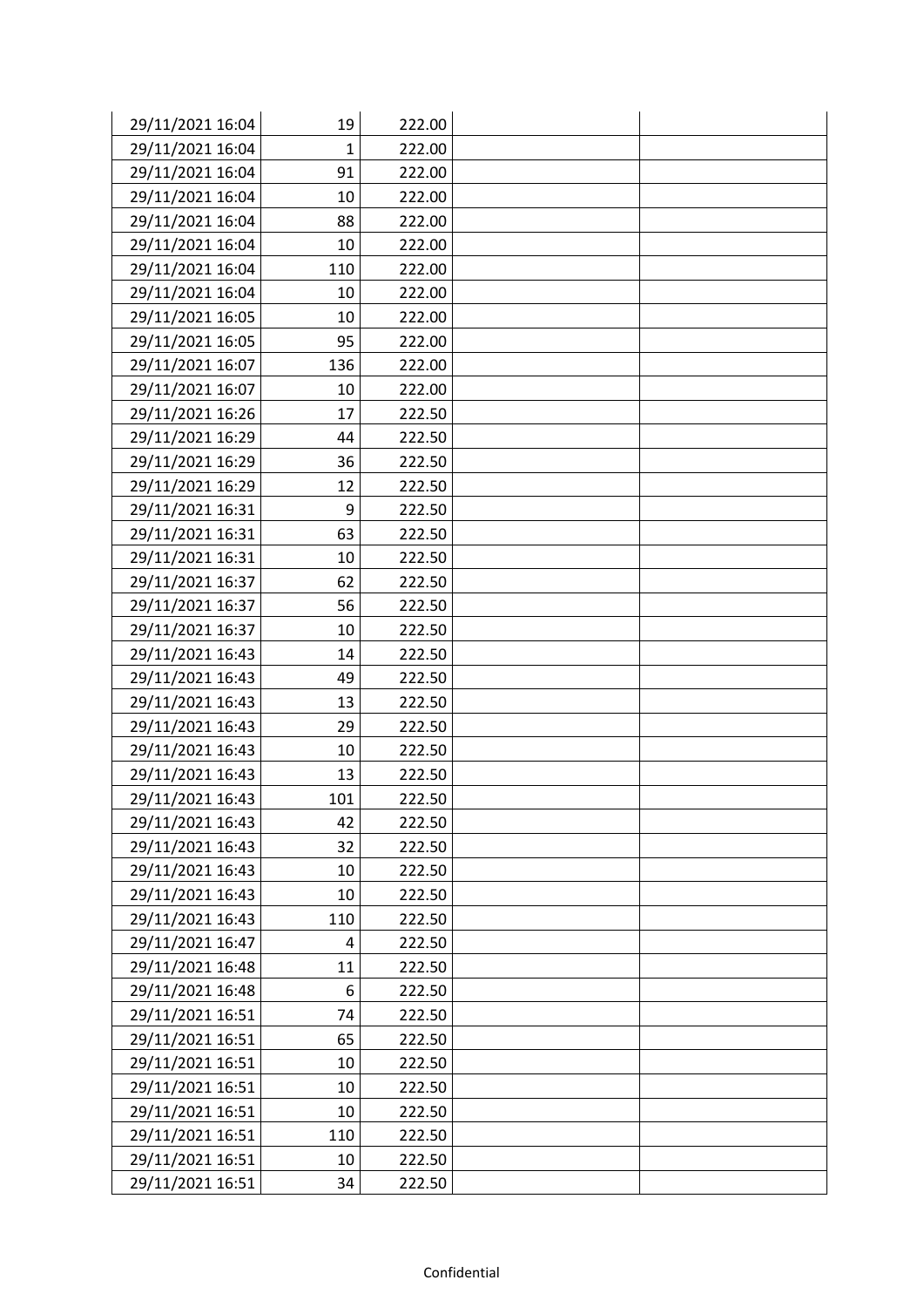| 29/11/2021 16:52 | 10             | 222.50 |  |
|------------------|----------------|--------|--|
| 29/11/2021 16:52 | 6              | 222.50 |  |
| 29/11/2021 16:52 | 12             | 222.50 |  |
| 29/11/2021 16:52 | 10             | 222.50 |  |
| 29/11/2021 16:52 | $\overline{7}$ | 222.50 |  |
| 29/11/2021 16:52 | 10             | 222.50 |  |
| 29/11/2021 16:52 | 7              | 222.50 |  |
| 29/11/2021 16:52 | 3              | 222.50 |  |
| 29/11/2021 16:52 | 9              | 222.50 |  |
| 29/11/2021 16:52 | 33             | 222.50 |  |
| 29/11/2021 16:52 | 1              | 222.50 |  |
| 29/11/2021 16:53 | 10             | 222.50 |  |
| 29/11/2021 16:53 | 9              | 222.50 |  |
| 29/11/2021 16:53 | 1              | 222.50 |  |
| 29/11/2021 16:57 | 73             | 222.50 |  |
| 29/11/2021 16:57 | 10             | 222.50 |  |
| 29/11/2021 16:57 | 5              | 222.50 |  |
| 29/11/2021 16:58 | 10             | 222.50 |  |
| 29/11/2021 16:58 | 7              | 222.50 |  |
| 29/11/2021 16:58 | $\overline{2}$ | 222.50 |  |
| 29/11/2021 16:58 | 3              | 222.50 |  |
| 29/11/2021 16:58 | 120            | 222.50 |  |
| 29/11/2021 16:58 | 10             | 222.50 |  |
| 29/11/2021 16:59 | 8              | 222.50 |  |
| 29/11/2021 16:59 | 5              | 222.50 |  |
| 29/11/2021 16:59 | $\overline{2}$ | 222.50 |  |
| 29/11/2021 16:59 | 5              | 222.50 |  |
| 29/11/2021 16:59 | 3              | 222.50 |  |
| 29/11/2021 17:00 | $\overline{2}$ | 222.50 |  |
| 29/11/2021 17:00 | 4              | 222.50 |  |
| 29/11/2021 17:00 | 8              | 222.50 |  |
| 29/11/2021 17:00 | $\overline{2}$ | 222.50 |  |
| 29/11/2021 17:00 | 6              | 222.50 |  |
| 29/11/2021 17:01 | 27             | 222.50 |  |
| 29/11/2021 17:01 | 10             | 222.50 |  |
| 29/11/2021 17:02 | 27             | 222.50 |  |
| 29/11/2021 17:02 | 10             | 222.50 |  |
| 29/11/2021 17:02 | 10             | 222.50 |  |
| 29/11/2021 17:02 | 110            | 222.50 |  |
| 29/11/2021 17:03 | 2              | 222.50 |  |
| 29/11/2021 17:04 | 8              | 222.50 |  |
| 29/11/2021 17:04 | $\overline{c}$ | 222.50 |  |
| 29/11/2021 17:04 | 8              | 222.50 |  |
| 29/11/2021 17:04 | 8              | 222.50 |  |
| 29/11/2021 17:04 | $\overline{2}$ | 222.50 |  |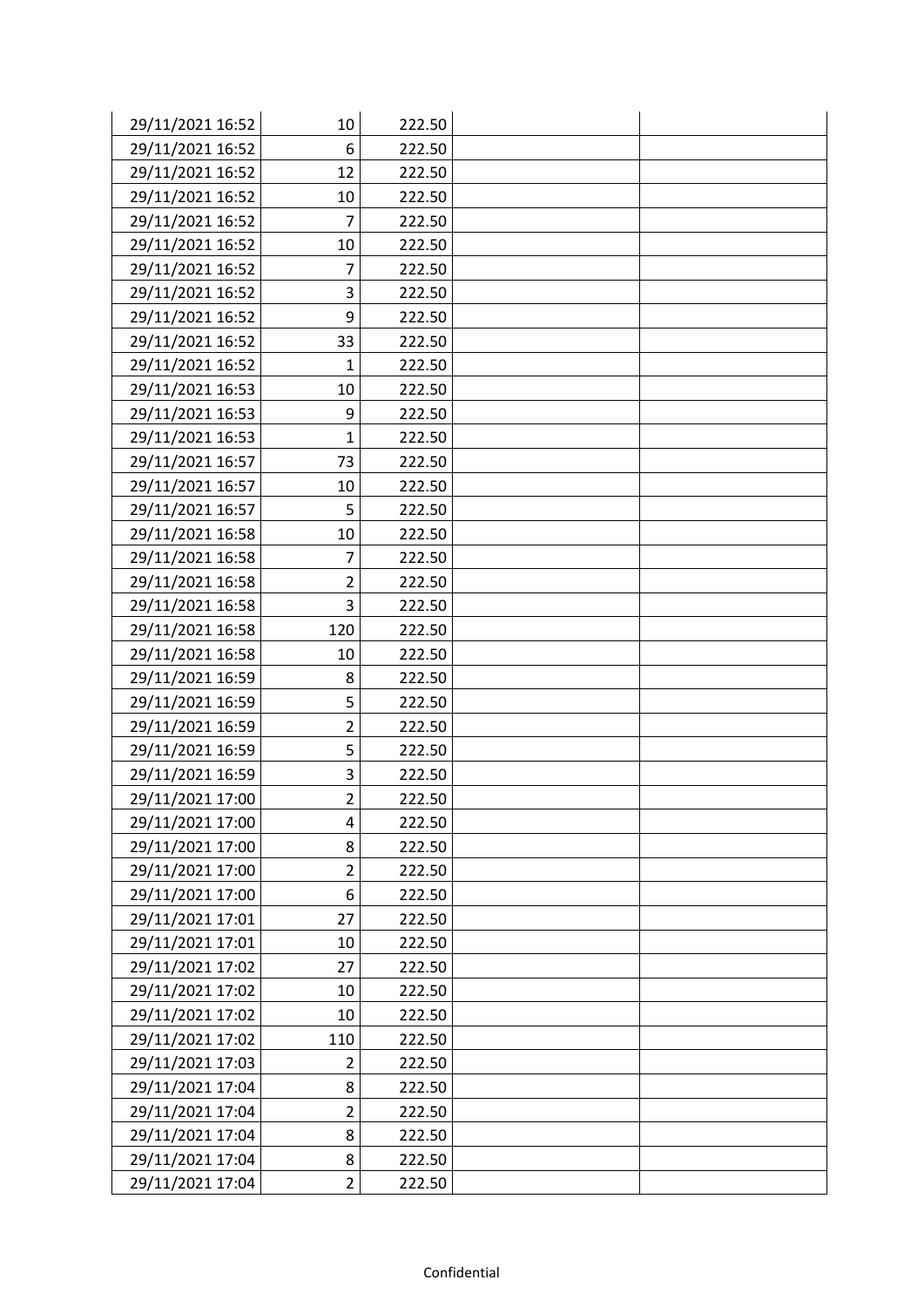| 29/11/2021 17:04 | 6   | 222.50 |        |          |
|------------------|-----|--------|--------|----------|
| 29/11/2021 17:04 | 1   | 222.50 |        |          |
| 29/11/2021 17:04 | 31  | 222.50 |        |          |
| 29/11/2021 17:04 | 3   | 222.50 |        |          |
| 29/11/2021 17:04 | 10  | 222.50 |        |          |
| 29/11/2021 17:04 | 1   | 222.50 |        |          |
| 29/11/2021 17:04 | 6   | 222.50 |        |          |
| 29/11/2021 17:05 | 4   | 222.50 |        |          |
| 29/11/2021 17:05 | 4   | 222.50 |        |          |
| 29/11/2021 17:05 | 4   | 222.50 |        |          |
| 29/11/2021 17:06 | 31  | 222.50 |        |          |
| 29/11/2021 17:06 | 6   | 222.50 |        |          |
| 29/11/2021 17:07 | 10  | 222.50 |        |          |
| 29/11/2021 17:07 | 20  | 222.50 |        |          |
| 29/11/2021 17:07 | 10  | 222.50 |        |          |
| 29/11/2021 17:09 | 22  | 222.50 |        |          |
| 29/11/2021 17:09 | 10  | 222.50 |        |          |
| 29/11/2021 17:14 | 31  | 222.50 |        |          |
| 29/11/2021 17:14 | 10  | 222.50 |        |          |
| 29/11/2021 17:14 | 10  | 222.50 |        |          |
| 29/11/2021 17:14 | 79  | 222.50 |        |          |
| 29/11/2021 17:14 | 27  | 222.50 |        |          |
| 29/11/2021 17:14 | 10  | 222.50 |        |          |
| 29/11/2021 17:15 | 10  | 222.50 |        |          |
| 29/11/2021 17:18 | 10  | 222.50 |        |          |
| 29/11/2021 17:18 | 62  | 222.50 |        |          |
| 29/11/2021 17:19 | 10  | 222.50 |        |          |
| 29/11/2021 17:19 | 21  | 222.50 |        |          |
| 29/11/2021 17:20 | 10  | 222.50 |        |          |
| 29/11/2021 17:20 | 21  | 222.50 |        |          |
| 29/11/2021 17:20 | 94  | 222.50 |        |          |
| 29/11/2021 17:20 | 10  | 222.50 |        |          |
| 29/11/2021 17:22 | 10  | 222.50 |        |          |
| 29/11/2021 17:22 | 240 | 222.50 |        |          |
| 29/11/2021 17:22 | 16  | 222.50 |        |          |
| 29/11/2021 17:22 | 10  | 222.50 |        |          |
| 29/11/2021 17:24 | 10  | 222.50 |        |          |
| 29/11/2021 17:24 | 29  | 222.50 |        |          |
| 29/11/2021 17:24 | 10  | 222.50 |        |          |
| 29/11/2021 17:24 | 12  | 222.50 |        |          |
| 29/11/2021 17:24 | 10  | 222.50 |        |          |
| 29/11/2021 17:24 | 3   | 222.50 |        |          |
| 29/11/2021 17:24 | 10  | 222.50 |        |          |
|                  |     |        | 10,134 | 222.1784 |